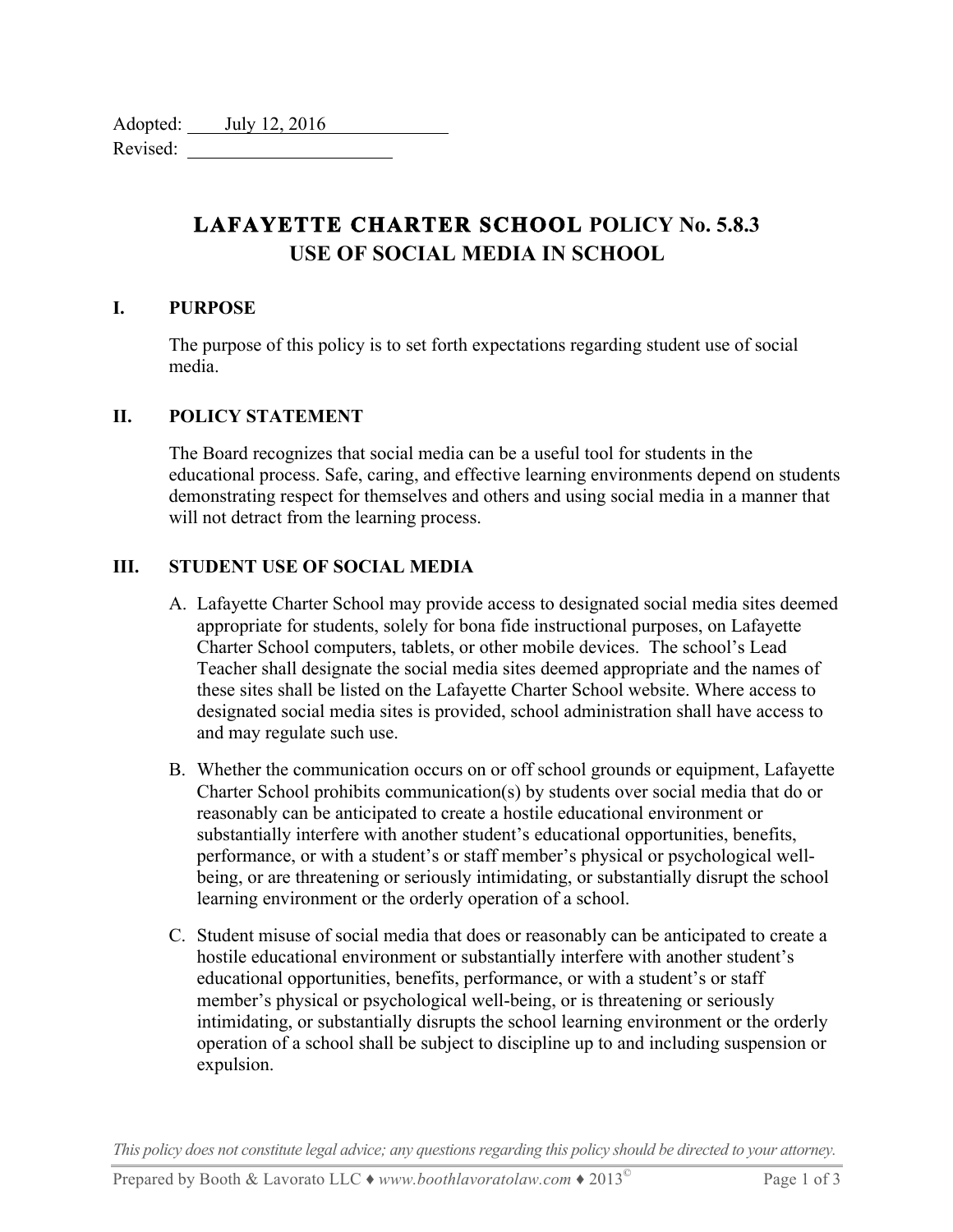- D. Students shall not use social media to communicate with staff. The school's Lead Teacher may make exceptions to this rule only where such use is regulated and monitored by school administration and by the students' parents/guardians, and the use is for the purpose of furthering a bona fide Lafayette Charter School educational purpose.
- E. Students shall not accept personal invitations from staff members to use social media. Any staff member extending such an invitation to a student shall be subject to disciplinary consequences, up to and including termination.
- F. Students shall abide by Board Policy, Administrative Regulation, the Student Code of Conduct, and all local, state and federal laws at all times in their use of social media.

# **IV. DEFINITIONS**

- A. Social Media. Any online or Internet based platform that allows interactive communication between persons or entities on social networks, blogs, websites, application software, Internet forums, wikis, and the like.
- B. Misuse of Social Media. Whether on or off school grounds or equipment, the use of social media in a manner that demeans, threatens, condemns, humiliates, or berates others, including students and staff, incites violence of any kind, embarrasses, defames, harasses or bullies others, including students and staff (as "harass" and "bully" are defined by school policy or regulation), or in any manner violates the school Code of Conduct, Board Policy or regulation, or local, state or federal laws.
- C. Staff or Staff Members. Includes any full or part-time employee, extra-curricular coach or advisor, or volunteer of Lafayette Charter School.

# **V. REPORTING MISUSE OF SOCIAL MEDIA**

- A. Staff members shall immediately report any misuse of social media to a school administrator for investigation. If the incident involves the safety or security of a student or staff member, law enforcement should be called immediately.
- B. Whenever the misuse of social media involves cyber-bullying, the school administrator should complete the investigation as outlined in the school's policy and regulations on cyber-bulling.
- C. Administrators shall report all incidents of misuse of social media to the school's Lead Teacher.
- D. If the misuse of social media constitutes a delinquent act, the misuse shall be reported promptly to the responsible law enforcement agency.
- E. Students are encouraged to report the misuse of social media, including communications or invitations to communicate with staff members over social media, to a school administrator.

*This policy does not constitute legal advice; any questions regarding this policy should be directed to your attorney.*